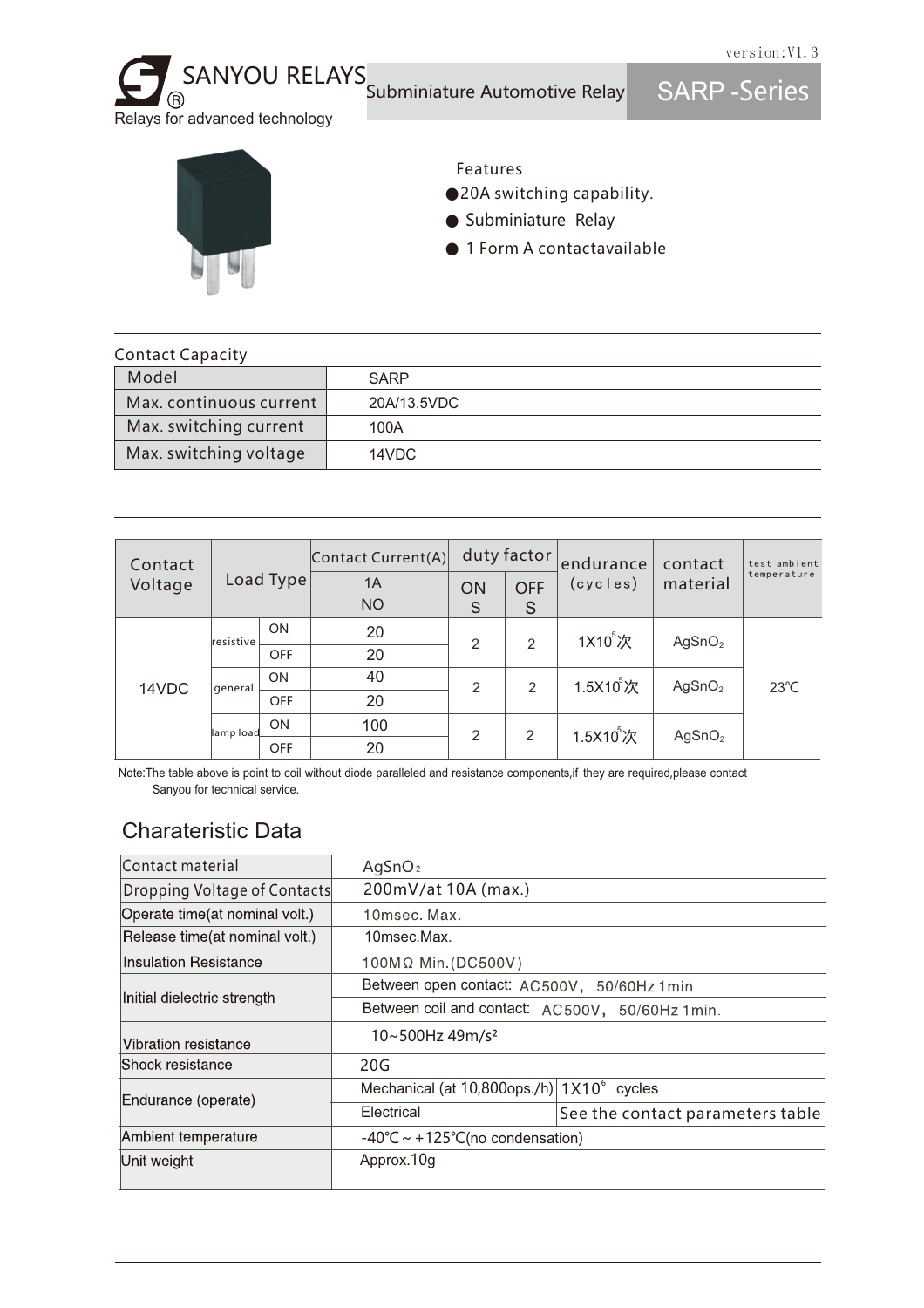### Coiol Data (at 20℃)

| Nominal<br>voltage<br>(VDC) | Nominal<br>operating<br>current<br>$±10\%$ (mA) | Coil<br>resistance<br>$\pm 10\%$ ( $\Omega$ ) | Parallel<br>resistance<br>$(\Omega)$ | Equivalent<br>resistance<br>$(\Omega)$ | Pick-up<br>voltage<br>(Max.) | Drop-out<br>voltage<br>(Min.) | Max.<br>allowable<br>voltage | Nominal<br>operating<br>power(W) |
|-----------------------------|-------------------------------------------------|-----------------------------------------------|--------------------------------------|----------------------------------------|------------------------------|-------------------------------|------------------------------|----------------------------------|
| 12                          | 80                                              | 151                                           | $- - -$                              | $---$                                  | ≤7.2                         | $\geq 1.2$                    | 15.6                         | 0.95                             |
| 12                          | 91                                              | 151                                           | 1000                                 | 131                                    | $\leq 7.2$                   | $\geq 1.2$                    | 15.6                         | 1.1                              |
| 24                          | 39                                              | 606                                           |                                      |                                        | ≤7.2                         | $\geq 1.2$                    | 15.6                         | 0.95                             |
| 24                          | 45                                              | 606                                           | 3800                                 | 523                                    | ≤7.2                         | $\geq 1.2$                    | 15.6                         | 1.1                              |

# Ordering Information

Nomenclature



### Outline Dimensions, Wiring Diagram (unit :mm)







Unless otherwise specified: If dimension  $\leq 1$ mm, tolerance:  $\pm 0.2$ mm; If dimension 1~5mm, tolerance: ±0.3mm; If dimension  $>5$ mm, tolerance:  $\pm 0.4$ mm. Note: 1. Extended terminal dimension is dimension before soldering. 2. Tolerance of mounting holes: ±0.1mm.